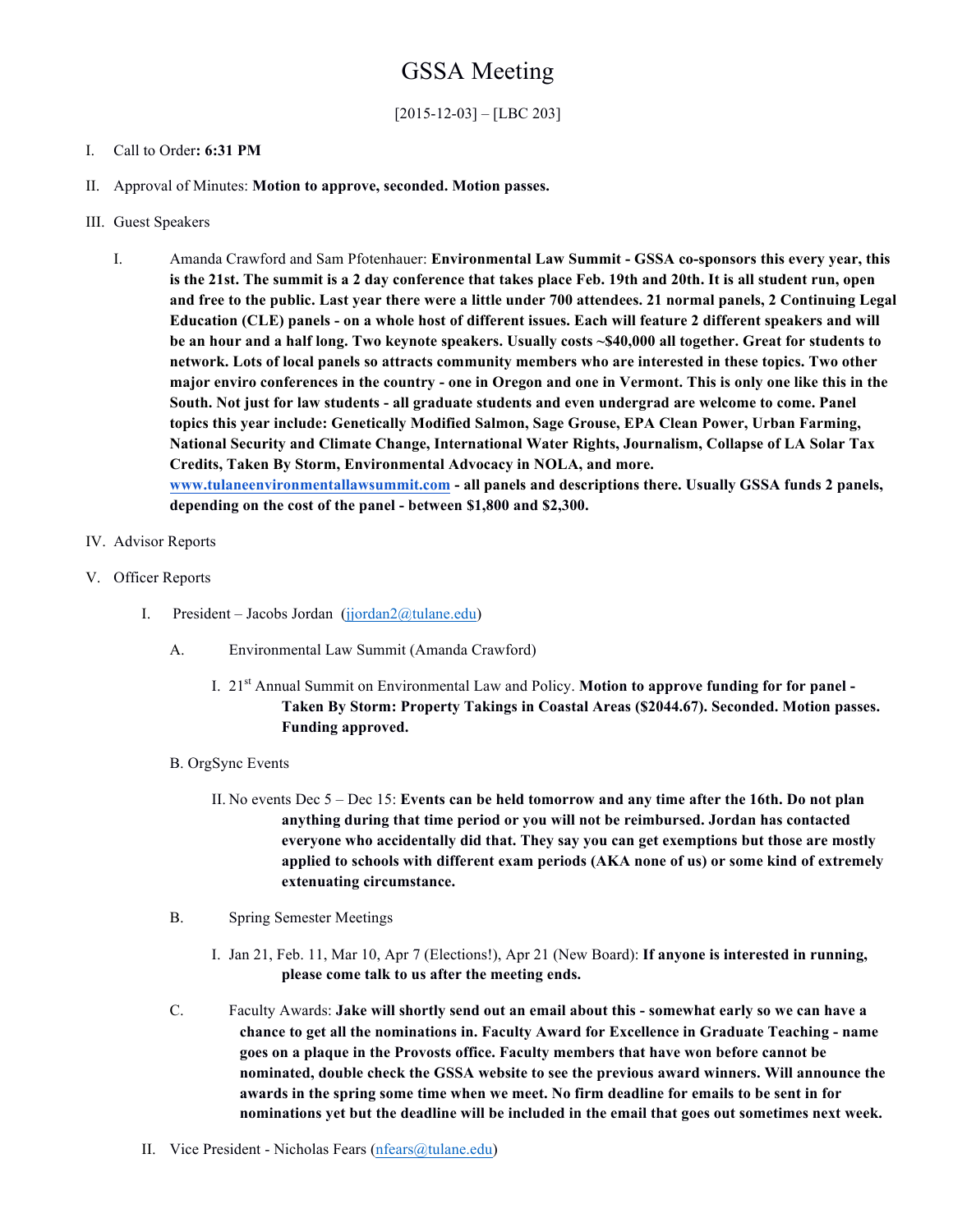- A. Alcohol Addendum and Orgsync Changes: **Slight change in alcohol addendum - if you are planning an event with alcohol, you'll be sent to a page with a dropdown box with different venues listed. You can chose from these options or put in your own and have the venue sign the alcohol addendum. After they sign the form, the venue will be added to the dropdown menu for one year. Basically this means there is no more preferred vendor list that was confusing and hard to find. This should make things easier. Also, venues CANNOT alter the addendum when signing. If it is altered, it will not be accepted.**
- III. Treasurer Jordan Adams (jadams15@tulane.edu)
	- A. Office hours: LAST DAY 12/10/15: **Next Thursday is last one! Jordan will be at a conference the next week and then the next week is Christmas. If you have an event you need to get paperwork in for, contact Jordan and we will work something out. Probably will be shifting office hours next semester but not 100% sure - look for an email from Jordan before the beginning of the next semester.**
	- B. Event Requests **Art History is stricken from the slate (date falls during exam period).**

|                                |                                            |          | Amount    |  |
|--------------------------------|--------------------------------------------|----------|-----------|--|
| Department                     | <b>Event Title</b>                         | Date     | Requested |  |
| Anthropology                   | Anthropology Colloquium Series             |          | \$100.00  |  |
| Anthropology                   | Anthropology Colloquium Series             | 3/18/16  | \$100.00  |  |
| Art History                    | <b>End of Semester Event</b>               | 12/8/15  | \$250.00  |  |
| Cell & Molecular Biology       | CMB Departmental Meeting                   | 1/15/16  | \$200.00  |  |
| Chemistry                      | Welcome back party                         | 1/22/16  | \$250.00  |  |
| Earth & Environmental Sciences | Monthly Graduate Student Meeting           | 12/16/15 | \$175.00  |  |
| Ecology & Evolutionary Biology | EEB Graduate Student Holiday Meeting       | 12/16/15 | \$250.00  |  |
| Ecology & Evolutionary Biology | January EEB Grad Student Meeting           | 1/28/16  | \$150.00  |  |
| Economics                      | Economics End of the Semester Party        | 12/18/15 | \$250.00  |  |
| Economics                      | Economics Graduate Student Monthly Meeting | 1/29/16  | \$120.00  |  |
| Latin American Studies         | LAGO December General Meeting              | 12/4/15  | \$125.00  |  |
| Latin American Studies         | LAGO Conference Pachanga Event             | 1/29/16  | \$250.00  |  |
| Math                           | Mathematics Graduate Student Colloquium    | 1/26/16  | \$60.00   |  |
| Math                           | Mathematics Graduate Student Colloquium    | 2/2/16   | \$60.00   |  |
| Math                           | Mathematics Graduate Student Colloquium    | 2/16/16  | \$60.00   |  |
| Math                           | Mathematics Graduate Student Colloquium    | 2/23/16  | \$60.00   |  |
| Math                           | Mathematics Graduate Student Colloquium    | 3/1/16   | \$60.00   |  |
| Math                           | Mathematics Graduate Student Colloquium    | 3/B/16   | \$60.00   |  |
| Math                           | Mathematics Graduate Student Colloquium    | 3/15/16  | \$60.00   |  |
| Math                           | Mathematics Graduate Student Colloquium    | 4/5/16   | \$60.00   |  |
| Math                           | Mathematics Graduate Student Colloquium    | 4/12/16  | \$60.00   |  |
| Math                           | Mathematics Graduate Student Colloquium    | 4/19/16  | \$60.00   |  |
|                                |                                            | Totals:  | \$2820.00 |  |

**Motion to vote on events as a slate (with the exception of Art History). Seconded. Motion passes. Motion to vote to approve the events. Motion seconded. Motion passes and events are approved.** 

C. Speaker Requests - **Please send a flyer out to the listserv if you have a speaker request that gets approved to remind us all.**

| Department             | <b>Speaker Name</b>  | Date    | Honorarium | Travel   | Lodging    |  |
|------------------------|----------------------|---------|------------|----------|------------|--|
| Anthropology           | Carina Marques       | 3/18/16 | \$200.00   | \$500.00 | \$85.00    |  |
| Art History            | Rebecca Zorach       | 2/24/16 | \$250.00   | \$485.00 | \$170.00   |  |
| Latin American Studies | Elliott Young        | 1/28/16 | \$200.00   | \$500.00 | \$170.00   |  |
| Studio Art             | Cullen Washington Jr | 1/27/16 | \$200.00   | \$500.00 | \$170.00   |  |
|                        |                      |         |            | Totals:  | \$3,430.00 |  |
|                        |                      |         |            |          |            |  |

**Anthro: Carina Marques is a bioarcheologist, giving a detailed talk. Lots of broad interest in her coming to speak, out of NY. Giving her presentation as part of our colloquium series - money to fly her down, put her up in a hotel. Will be open to the**